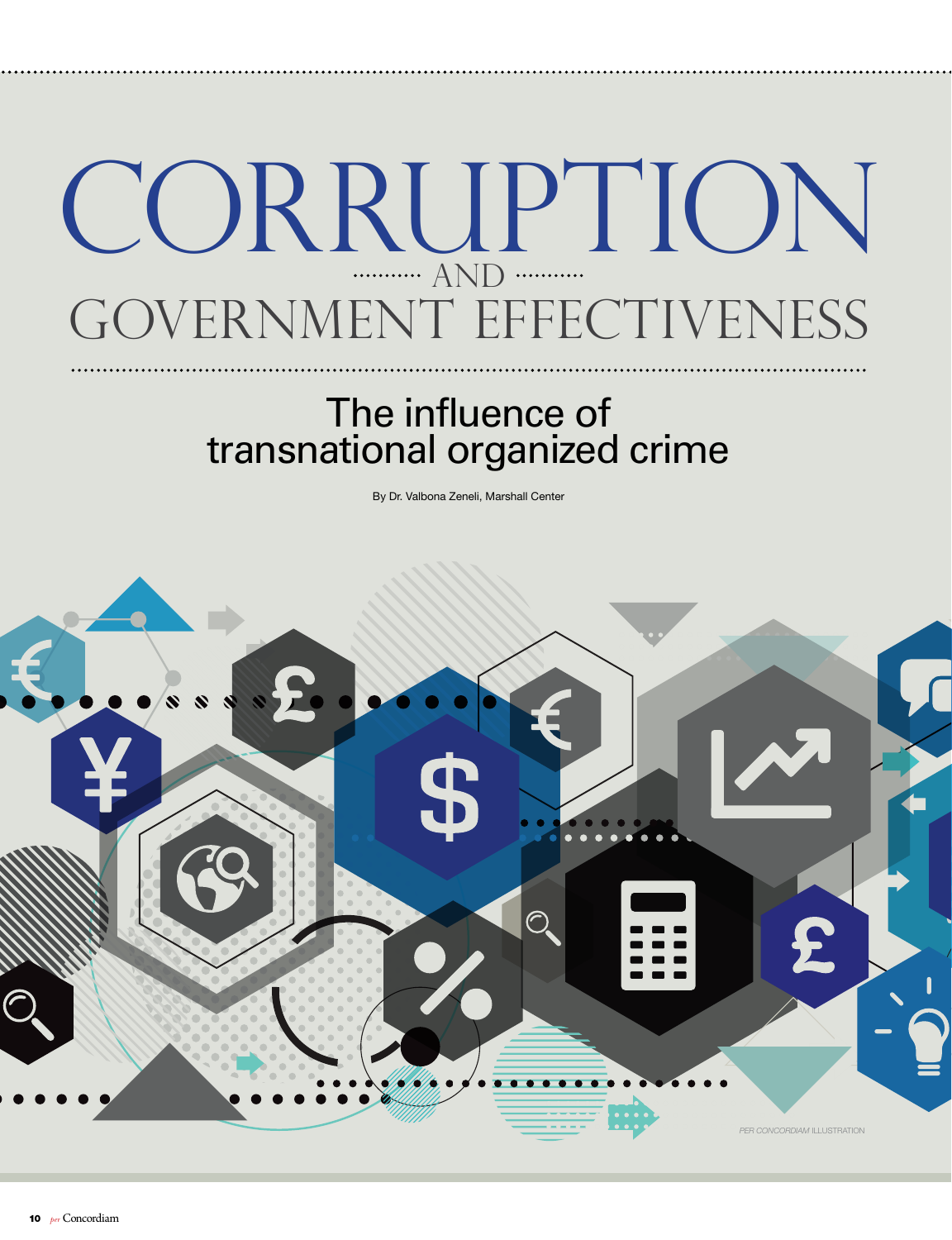orruption is a global security issue. It has been a problem for a very long time and has finally been recognized as a first-tier international security challenge. Many view corruption as a "victimless" crime and bribery on been a problem for a very long time and has finally been recognized as a first-tier international security challenge. Many view corruption as a "victimless" crime but today there is wide acknowledgement that corruption infringes on the fundamental human right to equal treatment. Major corruption cases are making news around the world. Current studies yield important insights on the nexus of transnational organized crime (TOC) and corruption as major threats to political stability, human security, democracy and economic development. United States Secretary of State John F. Kerry, in a speech to the World Economic Forum in Davos, Switzerland, called the negative consequences of corruption a social danger, a radicalizer and an opportunity destroyer.

Corruption takes many forms and shapes. Bribery, embezzlement, fraud, extortion, nepotism, cronyism and monopoly are among its manifestations. Examples of corruption include a multinational company, with suspected ties to criminal organizations, paying bribes to win a public contract; a politician redirecting public investment to his clients; a public official embezzling funds allocated for a new school to build his private mansion or pay a kickback to a questionable construction firm; a manager recruiting an ill-suited friend for an executive position; political parties hiding the sources of electoral financing; or a local policeman demanding bribes from ordinary citizens.

There is no single universally accepted definition of corruption, but there is wide agreement with the international, nongovernmental organization Transparency International's definition of "the abuse of entrusted power for private benefits." Other definitions capture multiple perspectives of disciplines such as law and criminology, sociology, economics or international development. The term itself is broad. Corruption can be incidental, systematic or endemic. There are two main groups: grand corruption, involving the highest levels of government, and petty corruption, the exchange of small amounts of money for minor favors.

Economist Robert Klitgaard explains that corruption usually occurs in certain contexts in which a monopoly of power is combined with discretion and absence of accountability. First, someone has to have some sort of discretionary power over the allocation of resources, both public and private. Second, there are economic rents associated with this power, in which higher incentives result in higher rents. Third,

for corruption to flourish, the value of derived income must be sufficient to offset the penalties associated with such acts. At the end of the day, corruption is a crime of opportunity that individuals and criminal organizations are eager to exploit. The incidence of corruption depends upon opportunities available and the effectiveness of measures designed to deter malfeasance.

Theories suggest that high levels of corruption and the absence of accountability and transparency are primarily consequences of governance failures and weak rule of law. In the globalized world, bad governance becomes a liability. Areas with poor governance create vacuums of power that are easily exploited by traffickers, criminals, insurgents and terrorists.

Corruption is mainly a rule of law and governance issue (see figures 1 and 2). Indices tracking corruption on one hand, such as Transparency International's Corruption Perception Index 2015, and rule of law and government effectiveness on the other hand, measured by the World Bank's Worldwide Governance Indicators such as the Rule of Law index and the Government Effectiveness index, reveal a visible correlation: Countries with severe corruption suffer weak rule of law and poor government effectiveness.

While these simple correlations are alarming, the graphics do not reveal the cause-effect relationship. Does more corruption cause weak rule of law and poor governance effectiveness or vice versa? Highly corrupt countries run the risk of getting trapped in a vicious downward spiral that leads to the institutionalization and acceptance of corruption. By corroding the public trust, undermining the rule of law and delegitimizing the state, corruption creates a deficit of trust in interpersonal relations. Longstanding acceptance of corruption, fatalism and resistance to change become a "justification game," which perpetuates bottlenecks in institutions, stalling reform. When people notice that corrupt behavior is not sanctioned, it becomes morally acceptable, creating a crisis of values among society and institutions.

Fighting corruption is not easy. One of the biggest challenges is that corruption is seen only as a symptom, a sign of failure of governing systems. Instead, in places where corruption is endemic, it is the system. In such cases, governments have been repurposed to enrich the ruling elites and serve their personal objectives at the risk of the population.

Corruption costs everyone, but is taking a much heavier toll in poorer countries. According to the World Bank, corruption costs the global economy more than \$1 trillion a year. Other international institutions estimate even higher financial costs, although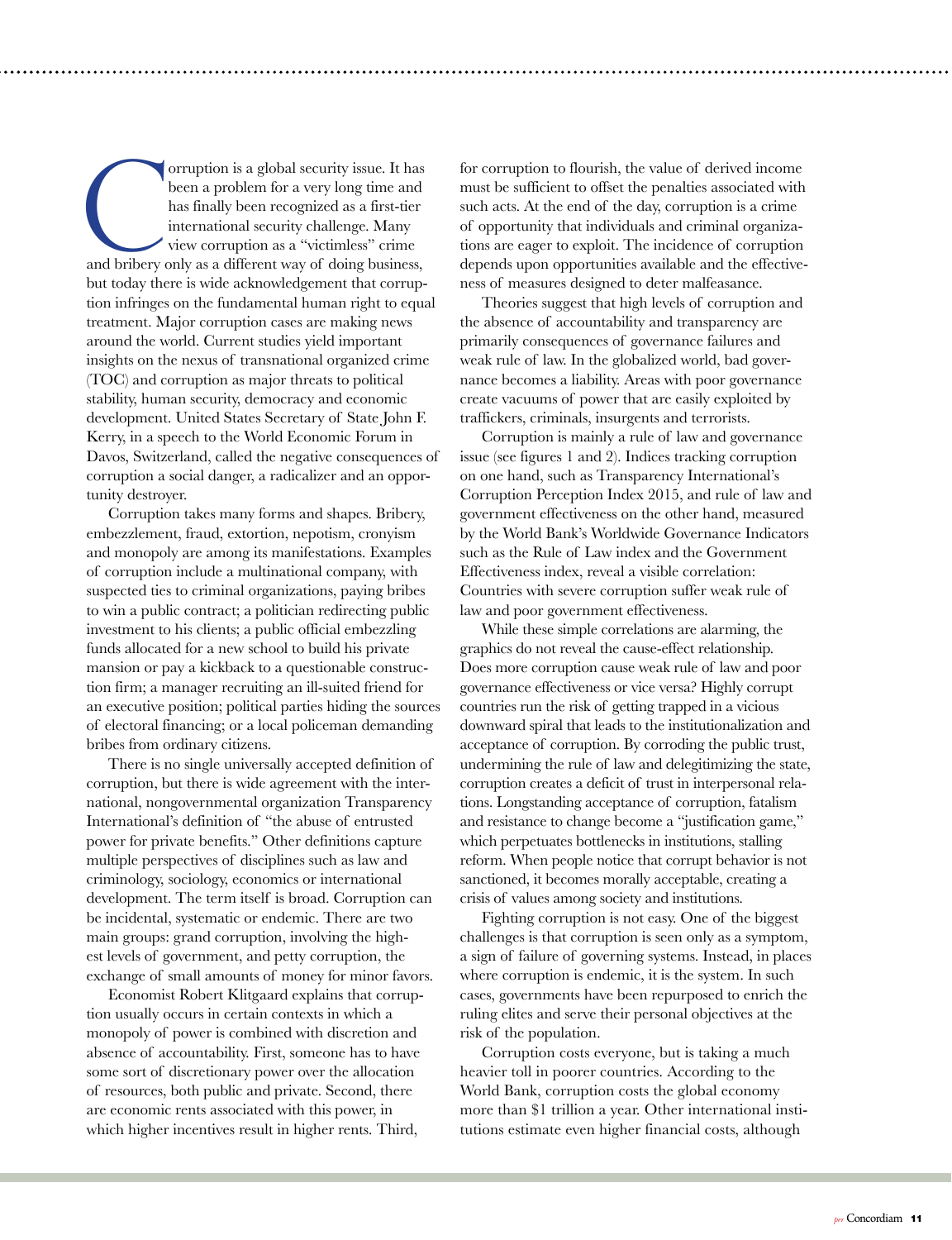



actual costs are hard to measure because of the illicit nature of the crime. However, rampant corruption in some parts of the world is robbing the poorest people of up to three-quarters of their economic potential while benefiting the privileged  $-$  thus the moniker the "Robin Hood-in-reverse tax."

Today, corruption is viewed as being responsible for political instability, economic deprivation, low efficiency and poor governance around the world. It destroys economic value, thwarts development, victimizes ethical people and businesses, perverts policies and undermines democracy. Scholars and policymakers are increasingly finding corruption to be entangled with other security challenges, from organized crime to violent extremism and terrorism. It is important to examine the multivector consequences of corruption democratic, economic and geopolitical.

Although most corruption in developing countries is local, it is exacerbated by international purveyors of corruption. The unprecedented speed of globalization has both exposed and accelerated large-scale corruption and diminished the authority of governments through the expansion of free trade, open borders, free movement and new technologies. The push for globalization and liberalization at the beginning of the 1990s opened a new mechanism for bureaucrats in former communist countries to exploit regulations and gain illicitly from the privatization process. Additionally, the rapid expansion of offshore financial centers within the global banking system, as shown by the recent "Panama Papers" scandal, has made it easier to move money internationally and made the fight against corruption very difficult. These secrecy jurisdictions, or tax havens, refer to financial and fiscal domains that are subject to little or no effective jurisdiction or transparency. According to a 2010 report by Global Financial

Integrity, a U.S.-based nonprofit working to counter illicit financial flows, the total amount of offshore deposits was nearly \$10 trillion.

The objectives of corruption are wealth and power, whereby corrupt governments seek to capture a country's revenue streams for the personal profit of corrupt elites. Identifying and assessing such revenue streams is crucial in a comprehensive fight against corruption. The streams of illicit profits vary from country to country, depending on geography, history, natural resources, regional context, political systems, and economic and social development. Natural resources present one of the most common revenue streams, which is referred to in economic literature as the "resource curse." This mainly describes countries rich in natural resources that are misused and exploited by the few kleptocrats, hindering present and future development. Some African countries, rich in natural resources, are perfect examples of places where corrupt elites fight over political and economic control of resources.

TOC enterprises such as narcotics, human smuggling, and trafficking in arms or wildlife products, are revenue sources for corrupt elites. These activities are prevalent in drug producing countries such as Afghanistan or Colombia. Geography also plays a critical role, especially for transit countries such as those in West Africa, Latin America, Central Asia or the Balkans. External financial assistance is another revenue stream that has been monopolized by corrupt networks. Petty bribery can also represent a significant revenue stream. In Afghanistan, the annual sum of daily shakedowns was estimated at \$4 billion in 2014.

Previously, international discussions about corruption focused on the more visible petty or bureaucratic corruption. "Petty" is a misnomer because of the large economic and human costs, but it is also a symptom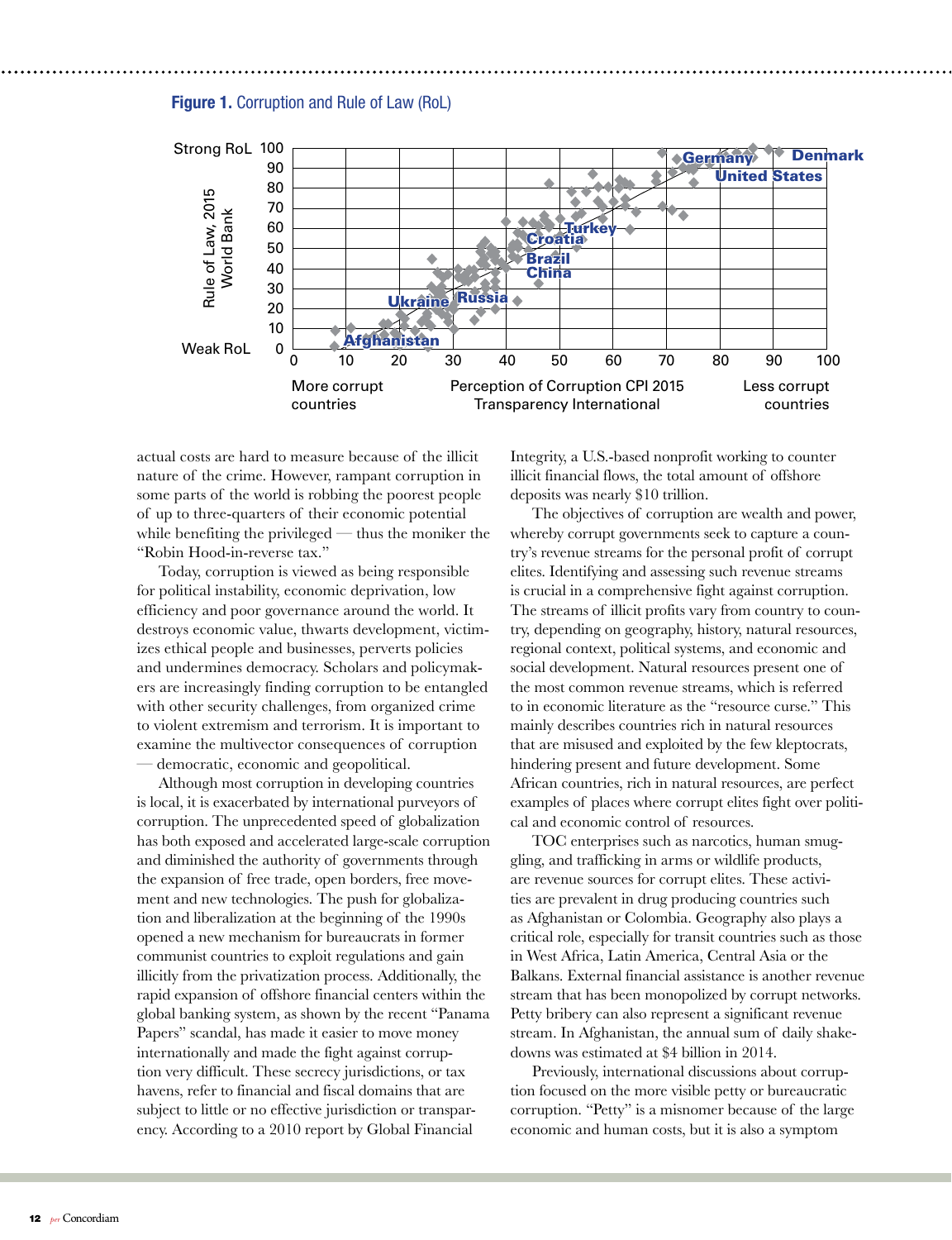



of a larger disease: grand corruption or kleptocracy. Lawrence Cockroft, in his book *Global Corruption: Money, Power, Ethics in the Modern World*, explains that the drivers of petty corruption vary from survival — compelled by low official salaries and lack of opportunities — to greed, which may emerge from the efficacy of survival corruption. Corruption can also be orchestrated from above or traced to sociological factors and systems of social reciprocity, where public officials do favors for family members or others with strong personal ties.

Grand corruption is pervasive political corruption and generally refers to the exploitation of power by political elites to direct and distort economic policies. By turning the institutions of public service into tools for public exploitation, this type of corruption causes large economic and social tolls. It undermines financial accountability, discourages investment and stifles economic performance. It feeds instability by eroding trust between people and government, and destroys the social fabric. This type of corruption drove protesters into the streets to upend the political order in Tunisia, Egypt, Ukraine, Moldova and elsewhere.

Among the drivers of grand corruption, the most problematic is illicit funding of political parties. It raises money to sustain regimes in power or invests in politics as a way of securing business objectives for politicians, criminal organizations and their clans.

Multinational companies have been another driver of corruption, with some seeing foreign bribery as a normal part of market development. This perception was challenged for the first time in 1977 by the U.S. Foreign Corrupt Practices Act (FCPA), which criminalized the payment of bribes by U.S. companies to foreign government officials. Until the early 2000s, the FCPA was rarely enforced, but this has changed, accompanied by the adoption of other important international conventions.

Transfer pricing and illegally traded products are also considered drivers of corruption since more than half of global commerce is accounted for by sales between subsidiaries within the same corporation.

#### The Corruption and Organized Crime Nexus

Research shows a very strong nexus between corruption and organized crime. This situation is common in postcommunist and post-conflict countries where power vacuums and weak rule of law have created opportunities for criminal organizations. Any comprehensive analysis of the growing threat of TOC must consider the role of corruption in its role as an enabler for these activities. The relationship between organized crime and corruption creates a nexus that, once established, is very difficult to break.

Today, TOC networks are much more sophisticated and challenging to fight. New TOC groups are constantly diversifying their methods and structures, and, enabled by the forces of globalization such as technology and innovation, have increased their impact on society. By adapting new technologies and methodologies, organized criminal networks have dramatically increased their reach into the lives and affairs of ordinary people, governments and private companies. The internet — as a key facilitator of electronic communication — and the rise of international transfer firms have played crucial roles in assisting the growth of the worldwide illicit economy through money laundering tools and facilitating new types of criminal activity such as cyber crime.

To better understand TOC, it is important to look at the TOC enterprise theory. Jay Albanese, a criminology expert, argues that a TOC network is "a continuing criminal enterprise that rationally works to profit from illicit activities that are often in great public demand.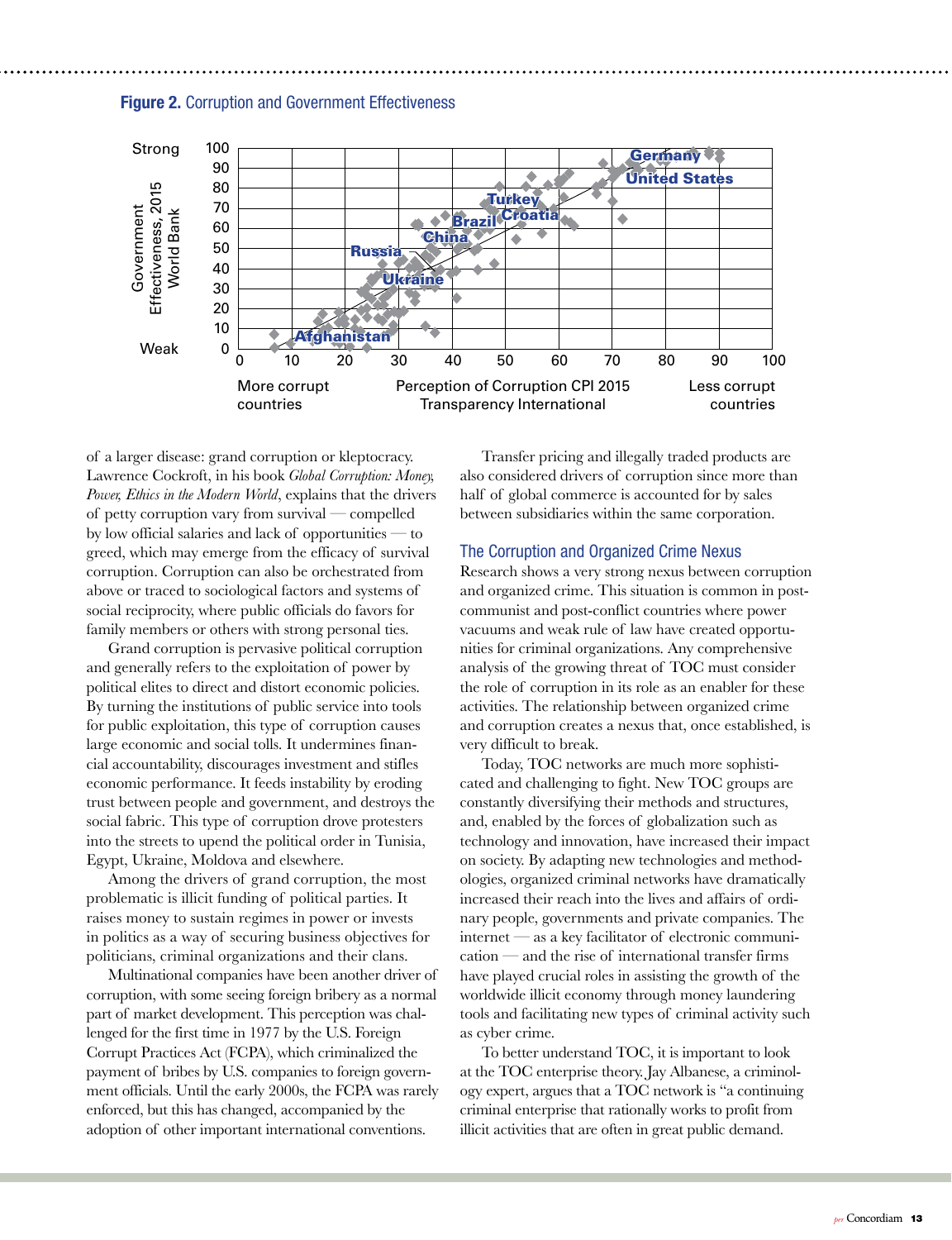Its continued existence is maintained through the use of force, threats, monopoly control and/or the corruption of public officials." Based on this theory, organized crime groups exist because legitimate markets leave many customers unsatisfied. Criminal groups could be considered to be as rational as multinational companies, seeking economic profit through the evaluation of risks, benefits and market analysis for a particular country.

With global expansion, the international dimension is key to understanding cooperation among different organized crime groups transcending national, ethnic and business differences. It is striking that TOC groups are not involved exclusively in illicit activities, but venture into legitimate businesses and the regular economy, creating blurred boundaries between legal and illegal and making them less visible and harder to target.

The proceeds of illicit trade, largely rooted in organized crime — whether it is human trafficking, drugs, arms trafficking, illegal wildlife, counterfeiting or money laundering — fuel the black-market economy. These activities proliferate in regions where there is lack of governance and high levels of corruption. The World Economic Forum's Global Agenda Council on Illicit Trade estimates the illicit "shadow economy" to be as much as \$2 trillion a year. The ties between TOC groups and grand corruption are rising as a security threat. Louise Shelley, author of *Dirty Entanglements: Corruption, Crime and Terrorism*, has documented the scale of the organized crime-corruption threat.

Push and pull factors are stressed in analyzing the spread of criminal enterprises. Pull factors represent opportunities offered by unregulated markets, the absence of a well-functioning state, weak rule of law, lack of judicial and enforcement tools and widespread corruption, leading to an environment conducive to successful criminal activities. Existing vacuums in regulation and enforcement can be easily filled by TOC, undermining the legitimacy of the state. Other more immediate challenges such as poverty, unemployment, corruption, political instability, weak governance and interethnic disputes create the perfect environment for exploitation by TOCs.

Weak governance, corruption and poverty create a vicious cycle that destroys opportunities and development. Institutional weaknesses and fragmentation, socio-economic inequalities, uneven development and openness to corruption encourage organized crime to flourish. Organized crime has a real impact on institutional and judicial corruption in some countries because bribes and kickbacks are significantly higher than public administration salaries, within the framework of a highly politicized and unprofessional civil service.

These problems are reflected in many countries, from Asia to Africa, to the Black Sea, the Balkans and Latin America. Significant long-term power vacuums were created in post-dictatorial, post-colonial and post-communist countries, caused by revolutions, wars, ethnic disputes, extremism and major political changes. In addition, the strategic geographic location of some of these countries created unique opportunities for illicit profiteering, which helped develop complex patterns of interdependent organized crime and corruption.

Decreased incomes and increased unemployment, caused by the recent economic recession, made individuals and organizations in the private and public sectors more vulnerable, consequently presenting greater opportunities for criminal activities and making the fight against organized crime more challenging. Increased social tolerance toward criminal activities could be the highest risk for society.

For example, according to sources such as Europol and the United Nations Office on Drugs and Crime, Southeastern Europe has seen the greatest organized crime expansion in the last decade, gaining a dominant position with an annual market value of \$20 billion and contributing to the formation of a Balkan axis for trafficking a wide variety of illicit commodities to the European Union. The Global Financial Integrity report states that dirty money from crime, corruption and tax evasion cost the Balkan countries an astounding \$111.6 billion over 10 years (2001-2010); Serbia ranked the worst with about \$5 billion annually. Previous conflicts and political instability have, over time, distracted Balkan governments from implementing real economic and political reforms, resulting in fragile democratic institutions and undermining effective law enforcement across the region.

## Corruption Hurts National and International Security

The impact of corruption on international security has been overlooked for a long time. Today, there is a heightened international focus on anti-corruption efforts. Of course, corruption happens anywhere, even in the most developed countries, but when a country is hampered by endemic corruption that pervades the political system and state institutions are captured for the interests of a few elites, it poses a significant threat not only to the security of that country, but it also poses a real risk to the international order. From this perspective, corruption is an international social danger and radicalizer that feeds organized crime, extremism and terrorism, and destroys people's faith in legitimate authority.

A recent study by the Carnegie Endowment for International Peace found a visible correlation between indices of violence, instability and corruption, showing that countries characterized by rampant corruption tend to suffer conflict and state failure. In fact,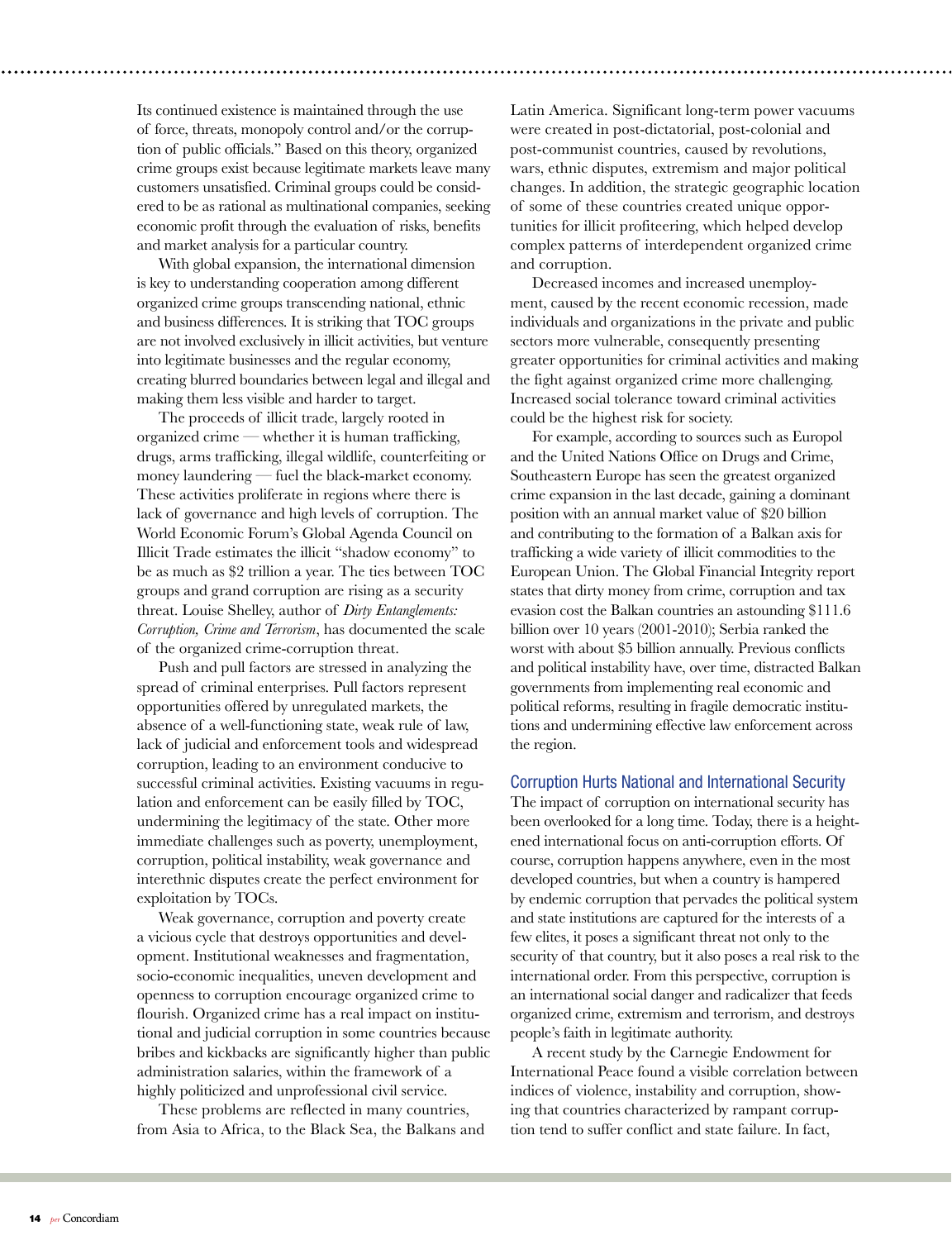

(World Bank Indicators, World Bank 2015)

12 of the 15 lowest ranked countries in Transparency International's Corruption Perception Index 2013 suffered from some sort of violent extremism, terrorism, insurgency or other similar threat to international security. Countries such as Libya, Syria, Afghanistan, Sudan, Iraq and Yemen fall into this category.

Pervasive levels of corruption create fragile states by limiting effective democratic governance. The rule of law is damaged when rules and regulations are circumvented by bribes, public management is undermined by illicit money, and free media is silenced through political control. A highly corrupt country runs the risk of getting trapped in a vicious downward spiral, leading to the "institutionalization" of corruption. Social and economic inequality cause a loss of confidence in public institutions, creating turmoil and increasing social instability.

These implications played out very clearly in North Africa and the Middle East, where popular outrage against kleptocratic regimes sparked the Arab Spring in 2011. The international community overlooked the endemic corruption that had plagued these African countries for many decades until it became the only reference for a system of governance. Today, the negative consequences are also felt inside the EU, which is facing the largest refugee and migrant crisis since World War II. More than 1.5 million irregular migrants crossed European borders in 2015 alone. While hundreds of thousands of people are fleeing war and terrorism, the large majority are escaping poverty, unemployment and lack of opportunities. This current migration crisis has also focused new attention on the migration-corruption nexus. Recent studies show that countries where corruption is perceived to be widespread are primarily countries of emigration, and countries where corruption is perceived to be a minor issue are recipients of immigration.

The consequences of corruption also played out very clearly in Ukraine, where popular outrage against of the kleptocratic regime of President Viktor Yanukovych sparked the Maidan protests in 2013 and the Revolution of Dignity. Yanukovych's decision not to sign the Stabilization Association Agreement with the EU was the trigger of popular unrest, the tipping point of a crisis that stemmed from more than 20 years of weak governance, rampant corruption and a lopsided economy dominated by oligarchs. In 2013, Ukraine ranked 144 of 175 countries in the Transparency International Corruption Perception Index. At the beginning of the 1990s, Ukraine and Central European states such as Poland and the Czech Republic stood on similar economic footing, with similar incomes and standards of living. While the Central European states reformed quickly to free-market economies, Ukraine succumbed to slow economic development. Today, Ukraine is among the poorest countries in Europe, with less than \$4,000 per capita average income.

Through infiltration of the official economy and the political sphere, organized crime and corruption have profound economic and political consequences, in addition to the obvious social and psychological costs. These phenomena increase risk and uncertainty in the business sector, hindering the accumulation and distribution processes, hurting economic growth and negatively impacting the country's competitiveness.

## Countering Corruption Internationally

The fight against corruption has become a high priority worldwide, but there is no magic bullet. Any realistic anti-corruption effort should start with recognizing that both supply and demand need to be addressed. According to Vito Tanzi, former director of the International Monetary Fund Fiscal Affairs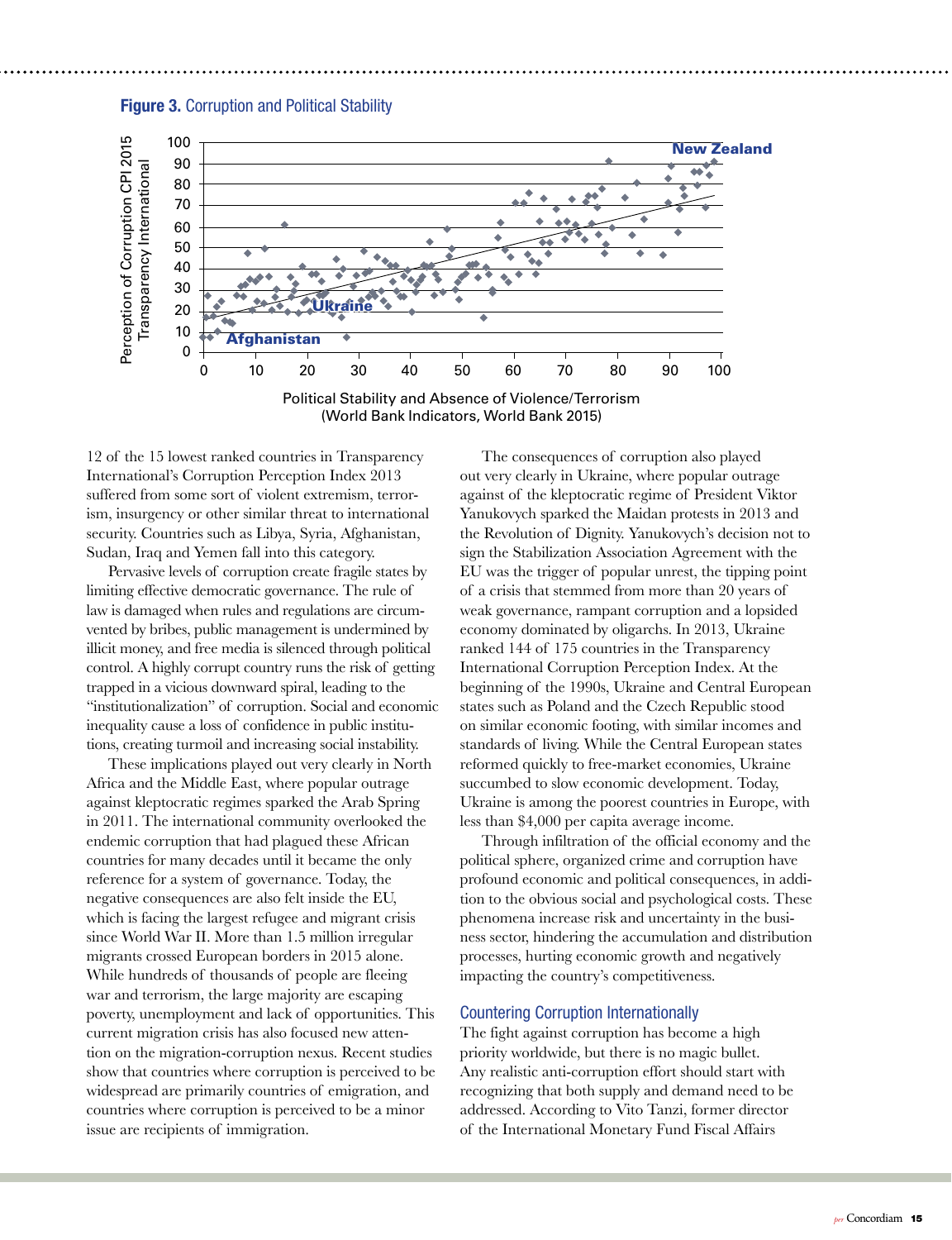

Ukrainian Interior Ministry officers block activists demanding the resignation of law enforcement officials, whom they say were involved in corruption and other criminal violations, in Kyiv in April 2016. REUTERS

Department, four main issues need to be tackled to successfully counter corruption:

- Honest and visible commitment to fighting corruption by leadership;
- Policy changes that reduce the demand for corruption by scaling down bureaucratic regulations and increasing economic transparency;
- Reforms that reduce the supply of corruption by increasing public sector salaries, increasing incentives toward honest behavior, and instituting effective controls and penalties;
- Electoral reforms that increase transparency in the financing of political parties.

Addressing corruption requires a broad and bold approach. The gravity of the problem calls for radical measures, strong political will and a comprehensive response. Tackling corruption is also the first step in fighting transnational organized crime. Attempts to dislodge organized crime and eradicate corruption are unlikely to be successful unless the forces that create power vacuums in the most affected countries are addressed. Since corruption and organized crime create and are fed by poverty, underdevelopment and weak institutions, efforts should focus on economic development.

For successful strategies, a balance is needed between law enforcement responses to punish corrupt people and broader reforms to strengthen corruption prevention efforts by fostering economic and social development. There are three main scholarly approaches to fighting corruption: the lawyer, the economist and the businessman approaches.

The lawyer approach corresponds to tougher, more

effective laws to increase the risks and costs of engaging in corruption. Legislation is an essential instrument to combating corruption and organized crime; however, it frequently is reactive regulation, which often results in an unwise response to these types of crime. Strong regulations to curb corruption and organized crime often fail to address the roots of the criminality. There is a need for strong implementation of legislation and harmonized regulation regionally and internationally, rather than just increased national legislation. In countries affected by endemic corruption, there are huge gaps between formally adopted laws and the inability of institutions to enforce them. Strong criminal laws against corruption are a necessary condition, but insufficient alone. Regulations need to be accompanied by well-staffed and funded institutions able to implement these laws. Strong institutional capacities are therefore crucial to effectively address organized crime syndicates and their corrupt enablers. A society could deter crime by making illegitimate activities costlier, increasing the probability of crime detection and the severity of punishments.

The economist approach advocates increasing the level of economic competition so that reforms can generate a more open market economy and honest competition, thereby reducing opportunities for corruption. This approach includes streamlined and transparent government processes in the market economy to reduce opportunities for graft. Countries should invest in strengthening institutions, and increasing transparency and accountability with the aim of creating a favorable business environment to attract quality foreign investors that would benefit long-term, sustainable development and have positive spillover effects, improving the domestic economy and increasing competitiveness.

The businessman approach contends that the government should pay higher wages to civil servants to reduce their need to engage in corrupt activities. Pay reform is important, but insufficient alone. It needs to be combined with monitoring, transparency and accountability, and merit-based recruitment and promotion mechanisms.

A combination of these three approaches can be a recipe for success. Georgia provides an excellent example, showing that the vicious cycle of endemic corruption can be broken with appropriate and decisive reforms. Georgia took and applied the best experiences of other countries, such as Hong Kong and Singapore. In 2003, corruption permeated nearly every aspect of Georgian life. Since the Rose Revolution at the end of 2003, the government's "zero-tolerance" policy drastically reduced corruption in the public services. After instituting a number of economic reforms to liberalize its markets and improve efficiency, Georgia dramatically improved its position, not only in Transparency